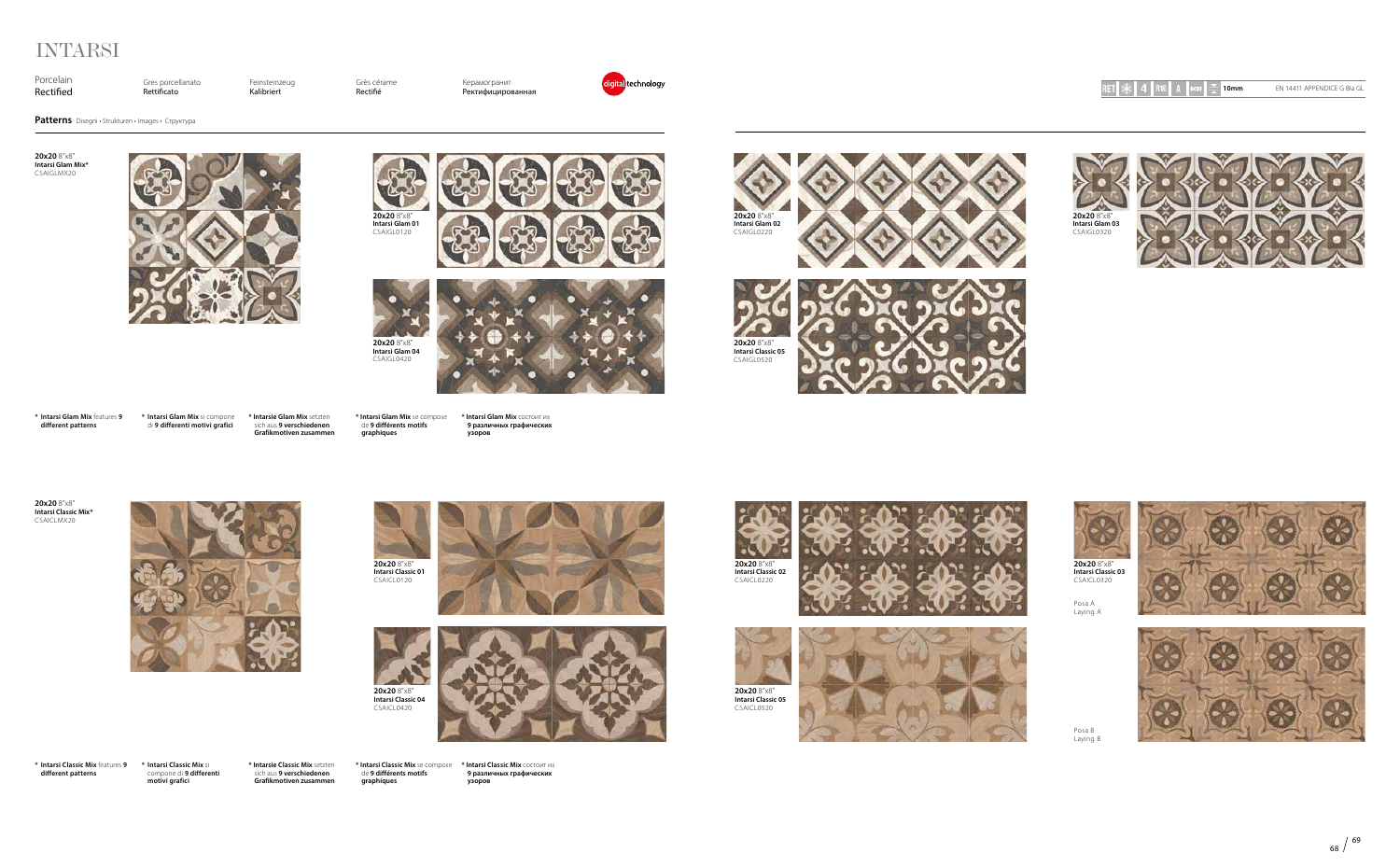

**20x20** 8"x8" **Intarsi Elite 04** CSAIEL0420

Gres porcellanato Rettificato



Porcelain Rectified

Feinsteinzeug Kalibriert

Grès cérame Rectié

Керамогранит Ректифицированная



# INTARSI

Dynamic coefficent of friction DCOF AcuTest® ANSI A137.1 - 2012

 $WET \geq 0.42$ 





**Sizes** Formati • Formate • Format • Фoрmatы



Certifications Certificazioni • Zertifizierungen • Certifications • Сертификаты

**Patterns** Disegni • Strukturen • Images • Cтруктура





**20x20** 8"x8" **Intarsi Elite Mix\*** CSAIELMX20



**20x20** 8"x8" **Intarsi Elite 01**











**Intarsi Elite 03** CSAIEL0320



**\* Intarsi Elite Mix** features **9 different patterns**

**\* Intarsi Elite Mix** si compone **\* Intarsie Elite Mix** setzten di **9 differenti motivi grafici** sich aus **9 verschiedenen**  CSAIEL0120 Posa A

**\* Intarsi Elite Mix** se compose **graphiques**

de **9 différents motifs** 

**\* Intarsi Elite Mix** состоит из **узоров**

**9 различных графических** 

Posa B Laying B

Posa B Laying B Posa A Laying A



Laying A





### Suggestion for laying

Consigli per la posa • Ratschläge für die Verlegung • Conseil pour la pose • Советы по укладке

Considering the characteristics of this

series we suggest: • 2-3 mm joint • For the sizes 20x120, lined up laying or 4/5 staggered laying is suggested

Viste le caratteristiche della serie

si consiglia:

• Fuga 2-3 mm • Per i formati 20x120, si consigliano pose affiancate o a correre sfalsate di 4/5 Im Hinblick auf die Eigenschaften der Serie es empfiehlt sich: • 2-3 mm Fuge • Für Formate 20x120, neben verlegt oder 4/5 versetz

Vu les caractéristiques de la série, nous conseillons:

- Joint 2-3 mm
- Pour les formats 20x120, il est conseillé une pose alignée ou une pose décalée au 4/5

В силу характеристик данной серии рекомендуется:

- Шов 2-3 мм
- Для форматов 20x120, рекомендуется укладка рядам или со смещением на 4/5

#### Grouting colour

Colore fuga - Farbe der Fuge Couleur de joint - Цвет шов

#### Intarsi Glam

| Glam Mix | Mapei 136 | Kerakoll 48 |
|----------|-----------|-------------|
| Glam 01  | Mapei 136 | Kerakoll 48 |
| Glam 02  | Mapei 103 | Kerakoll 2  |
| Glam 03  | Mapei 103 | Kerakoll 2  |
| Glam 04  | Mapei 136 | Kerakoll 48 |
| Glam 05  | Mapei 136 | Kerakoll 48 |

#### Intarsi Classic

|            | Classic Mix Mapei 142 | Kerakoll 52 |
|------------|-----------------------|-------------|
|            | Classic 01 Mapei 141  | Kerakoll 60 |
| Classic 02 | Mapei 136             | Kerakoll 48 |
| Classic 03 | Mapei 141             | Kerakoll 60 |
| Classic 04 | Mapei 136             | Kerakoll 48 |
| Classic 05 | Mapei 141             | Kerakoll 60 |

| Intarsi Elite |  |
|---------------|--|
|               |  |

| Elite Mix | Mapei 135 | Kerakoll 52 |
|-----------|-----------|-------------|
| Elite 01  | Mapei 142 | Kerakoll 52 |
| Elite 02  | Mapei 135 | Kerakoll 52 |
| Elite 03  | Mapei 141 | Kerakoll 60 |
| Elite 04  | Mapei 141 | Kerakoll 60 |
| Elite 05  | Mapei 135 | Kerakoll 52 |